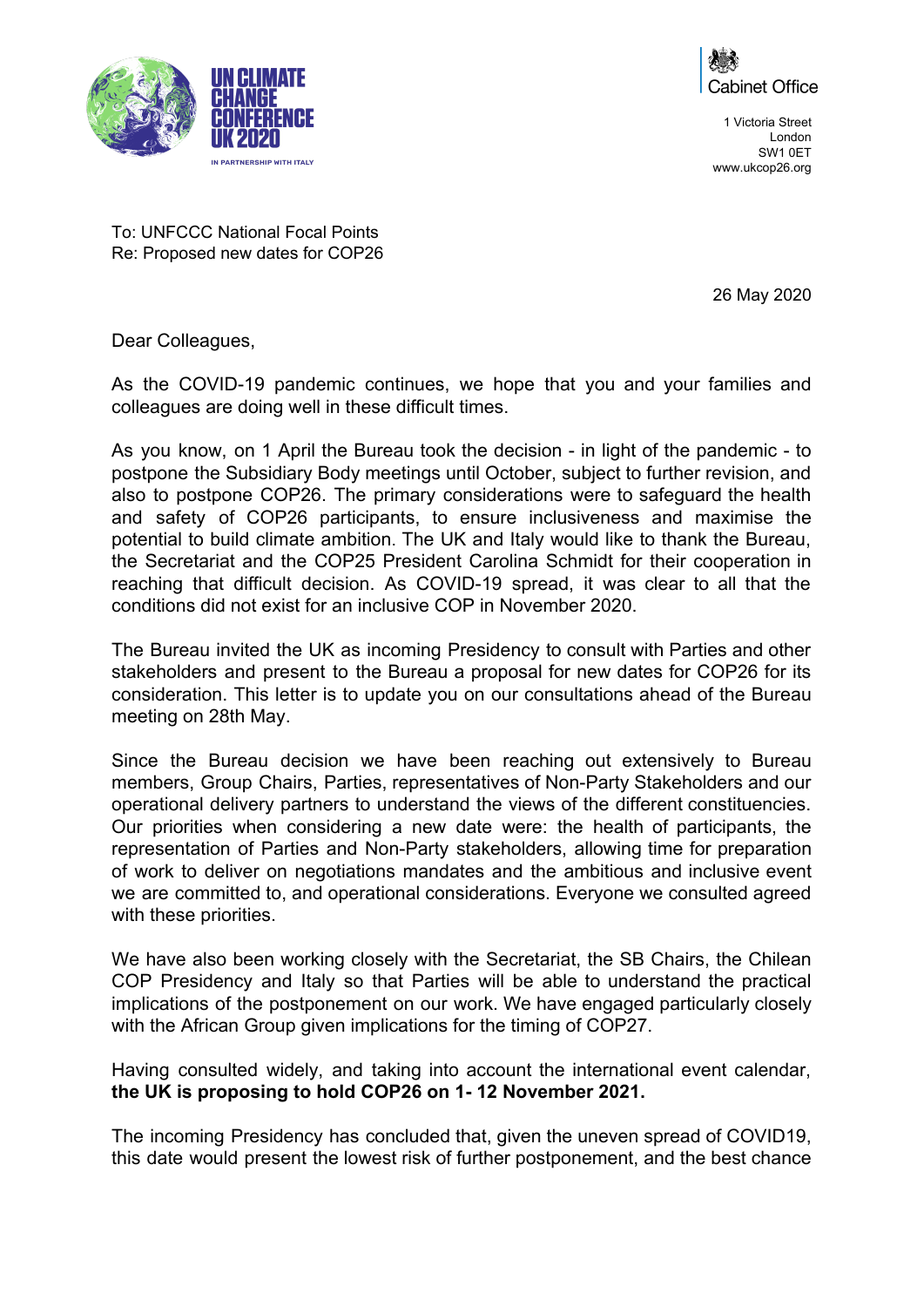



of delivering an inclusive and ambitious COP. We will present this proposal to the COP Bureau at its meeting on 28 May

Our consultations also revealed unanimity that the postponement of COP26 should not mean postponement of climate action. The science is clear that we must urgently scale up action to respond to the threat of climate change, particularly for the most vulnerable countries and communities at the frontline of climate impacts. The delay to COP puts an even greater premium on events to maintain momentum.

As the incoming Presidency, we are committed to working with all Parties and stakeholders to accelerate climate ambition in 2020 and 2021. We will work with all Parties through a series of multilateral, regional and high level climate events over the next 18 months to achieve this. An initial high-level overview is set out in the attached roadmap. All dates are indicative and subject to decisions by host governments and organisers. We have not at this stage included regional events and would welcome input from Parties on their plans to evolve this overview. This overview will continue to evolve and is not being presented for approval. Please be reassured that as incoming Presidency, we will pay particular attention to the balance and distinction between formal UNFCCC discussions and related (but separate) events.

Finally, we are well aware of the challenge we are all facing, with COVID 19 causing deaths, ill health and economic impacts in all corners of the globe. As we work to protect our citizens and repair our economies, we must also act on climate change, and meet these two joint challenges together. As the UN Secretary-General and UK COP President have made clear, the COVID19 economic recovery is an opportunity to build more sustainable and inclusive economies and societies, and a more resilient and prosperous world, and we will put this at the centre of our Presidency.

Thank you all once again for your understanding of the situation regarding COP26 and for your cooperation in finding a new date. We look forward to discussing the new date proposal with Bureau representatives on 28 May and continuing to work with you to make COP26 an inclusive and ambitious event in 2021.

Yours sincerely,

*John Murton COP26 Envoy [john.murton@cabinetoffice.gov.uk](mailto:john.murton@cabinetoffice.gov.uk)* *Archie Young COP26 Lead Negotiator [archie.young@cabinetoffice.gov.uk](mailto:archie.young@cabinetoffice.gov.uk)*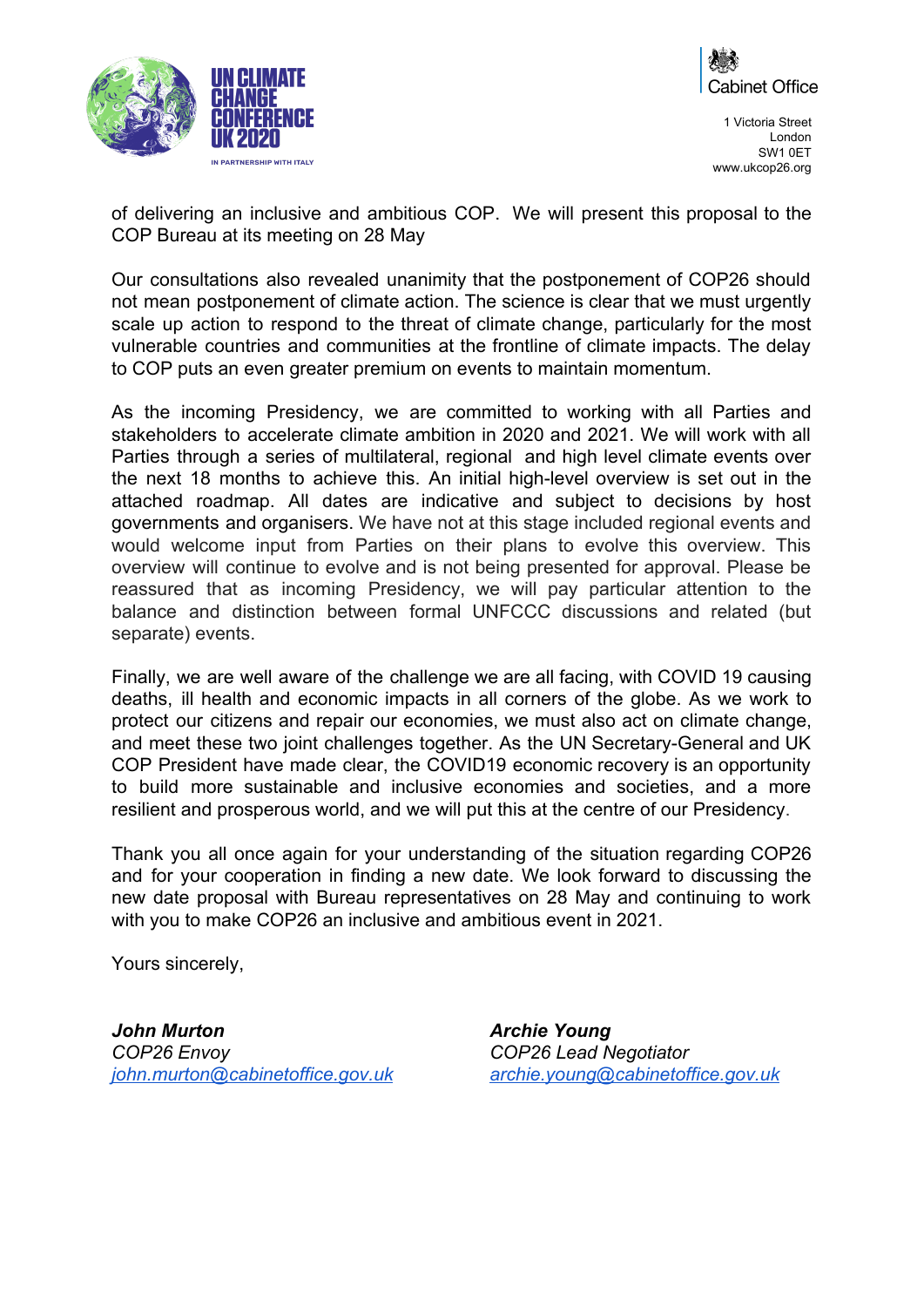



## **OVERVIEW ROADMAP TO COP26**

Given the gap between COP25 and COP26, the incoming UK Presidency will work with our partners Italy; the Chilean Presidency; the UNFCCC; the UN Secretary General; all Parties and stakeholders to ensure that **climate ambition is accelerated in 2020, 2021 and beyond.**

**Postponement of COP26 does not mean postponement of climate action.** We must scale up action to respond to the climate emergency. It is vital that all Parties increase ambition by submitting enhanced Nationally Determined Contributions (NDCs) and long-term strategies that chart a path to net zero; that support is enhanced and the \$100bn climate finance goal is met; and through scaling up action and support for adaptation. These are crucial to the implementation of the Paris Agreement, which must be central to building a clean and resilient recovery from COVID-19. The UK will play our full part.

COVID-19 has shown the importance of international cooperation. Together, we have the capacity to respond to major shared challenges. In responding to one shock, we cannot ignore or exacerbate another. **As we restart our economies, we must do so in ways that protect our planet in the face of the climate emergency;** investing in industries and infrastructure that can turn the tide. Numerous studies are showing the economic benefits of harnessing the falling costs of renewables and creating green jobs; and the benefits of building resilience to shocks has been made all too clear in the coronavirus response.

As incoming UNFCCC COP Presidency, we have a responsibility to play a leading role, and in 2020-2021 we will champion this approach with all Parties and stakeholders to accelerate climate action at key moments in the months ahead, including:

- **● UN Financing for Development 28th May**
- '**June Momentum for Climate Change**' and **World Environment Day in June**
- **● The September UN General Assembly high-level stocktake on ambition**
- **● The 52nd meeting of the UNFCCC Subsidiary Bodies in October**
- **● World Bank/IMF Annual meetings and other meetings of Development Banks; including the 'Financing in Common' meeting in November**
- **● 5 year anniversary of the Paris Agreement: UNDP NDC climate promise event**
- **● G7 and G20 meetings; including a commitment from the UK and Italy to use our 2021 Presidencies to scale up climate action**

Throughout 2020 and 2021, **we are committed to making progress on all issues in the UNFCCC negotiations**, building on mandates and timelines mapped out by the Secretariat and SB Chairs. The technical work must continue: we are working with Presiding Officers to ensure this is taken forward in a constructive and inclusive manner through Constituted Bodies, workshops and other technical events as well as the formal negotiations sessions. This will include specific Presidency-led workshops and consultations where required. We respect the distinct and important role of formal UNFCCC processes, while recognising the value of wider fora to maintain momentum outside the negotiations.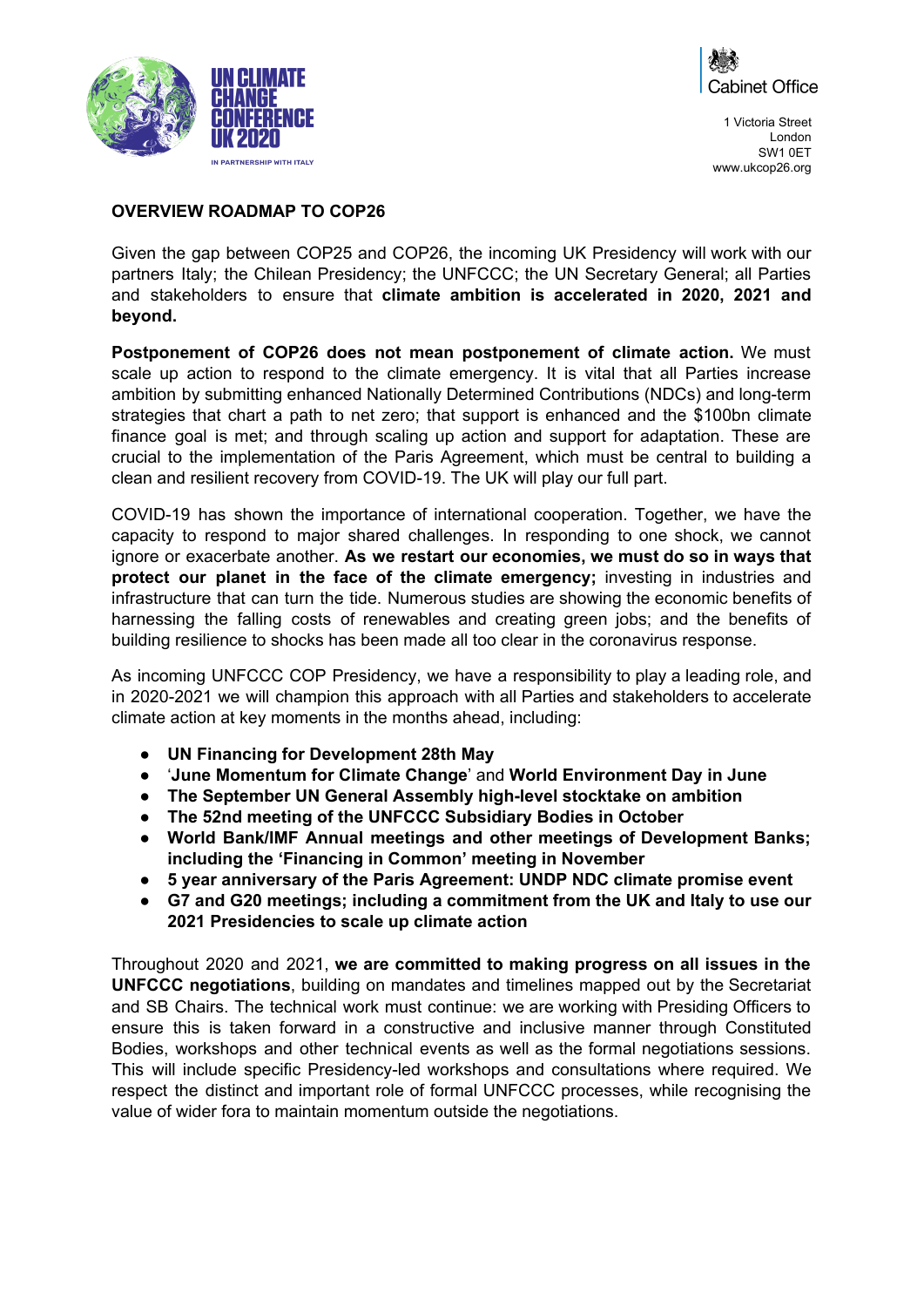



We will work with all parties through a **series of high-level events in the key areas of NDCs, adaptation, finance including the \$100bn climate finance goal, energy, nature, and transport,** bringing countries and other stakeholders together to accelerate progress towards resilient and low carbon growth; and accelerating action on the nature-based solutions that are key to climate outcomes, biodiversity, and public health. The High-Level Champions will also play a key role in driving this forward. These will focus on:

- Platforms for countries to demonstrate progress and share experience on **NDC ambition and implementation, and Long-Term Strategies**;
- Encouraging greater ambition and commitments to support practical **adaptation and resilience** action to protect communities and economies;
- Accelerating the flow of **finance** from high to low-carbon and resilient investments, improving access to finance especially for developing countries, and ensuring that support is enhanced and the **\$100bn climate finance goal** is met;
- Accelerating investment in clean energy in the **power sector**, and supporting communities in making a just transition away from coal;
- Maximising the potential of **nature-based solutions** to enhance prosperity, reduce emissions, and safeguard resilience;
- Accelerating the global transition to zero emission vehicles in **transport**, bringing cleaner air, lower costs, and new opportunities for industry.

We will work with all partners, including the incoming African Presidency when confirmed, and through multilateral and regional events (including regional climate weeks) to maintain the drumbeat of ambition ahead of COP26 and through to COP27 and beyond. We must deliver on our collective Paris Agreement and Convention goals. Leaders will be engaged and invited to COP26 to ensure the highest political priority.

An indicative timeline of key multilateral events on the road to COP26 is below.

## **Multilateral Roadmap timeline**

All dates are indicative and subject to decision by hosts and organisers. Any events listed as TBD in 2021 have been placed in the order they would have been in 2020 (prior to COVID-19), with no preconceptions that this would be the final outcome.

| 2020                                              |
|---------------------------------------------------|
| UN Financing For Development [May 2020]           |
| June Momentum for Climate Change [June 2020]*     |
| G7 Summit [10-12 June 2020]                       |
| Ministerial on Climate Action [TBC - July 2020]   |
| IEA Clean Energy Transitions Summit [9 July 2020] |